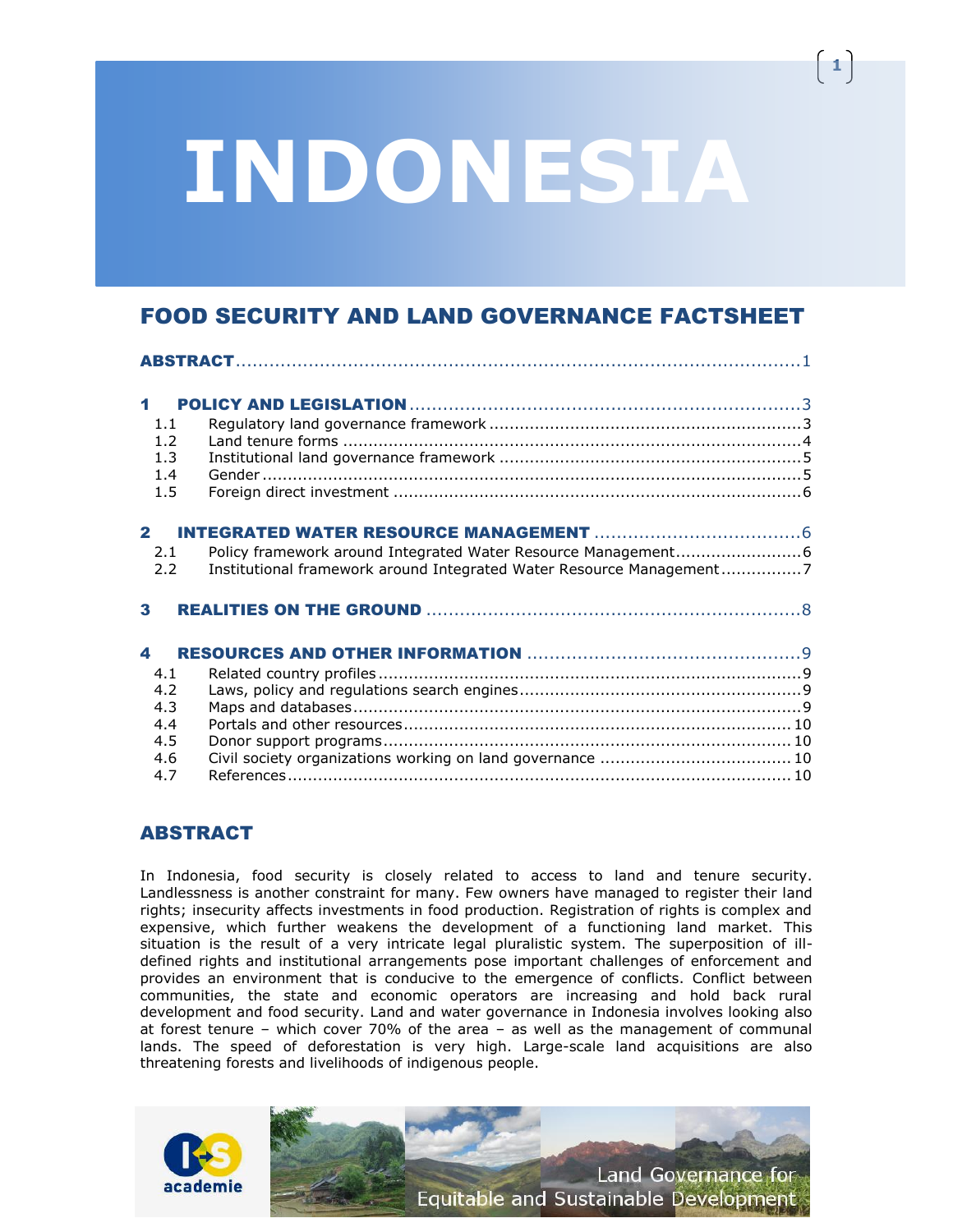

This country factsheet was prepared under auspices of LANDac – The IS academy on land governance - and compiled by the Royal Tropical Institute (KIT – Thea Hilhorst and Nicolas Porchet) at the request of the Ministry of Foreign Affairs – The Netherlands.

#### **About IS Academy on Land Governance for Equitable and Sustainable Development**

LANDac, the IS Academy on Land Governance for Equitable and Sustainable Development, aims at bringing together researchers, policy makers and practitioners in the field of land governance and development. It is a partnership between several Dutch organisations and their Southern partners involved in development-related research, policy and practice. LANDac is one of the [IS Academies](http://www.minbuza.nl/nl/Onderwerpen/Kennis_en_armoedebestrijding/IS_Academie)  [for International Cooperation](http://www.minbuza.nl/nl/Onderwerpen/Kennis_en_armoedebestrijding/IS_Academie) sponsored by the Netherlands Ministry of Foreign Affairs.

#### **About KIT**

The Royal Tropical Institute (KIT) in Amsterdam is an independent centre of knowledge and expertise in the areas of international and intercultural cooperation, operating at the interface between theory and practice and between policy and implementation. The Institute contributes to sustainable development, poverty alleviation and cultural preservation and exchange.

#### **Country expert contribution:**

We acknowledge and thank Mrs. Evelien van den Broek (IUCN) for her insights and comments on the latest development impacting land governance in Indonesia.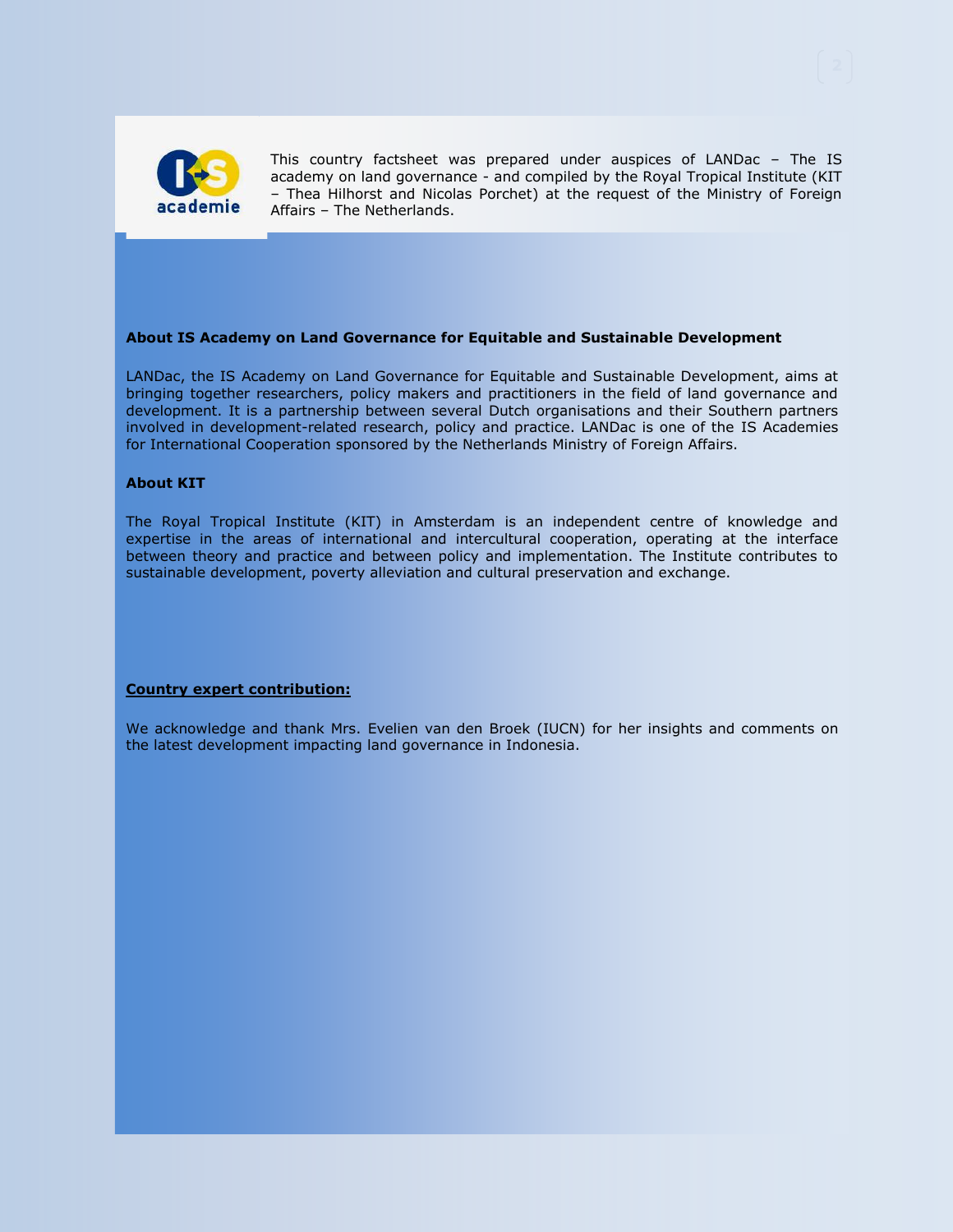# <span id="page-2-0"></span>1 POLICY AND LEGISLATION

 $\overline{a}$ 

#### <span id="page-2-1"></span>**1.1 Regulatory land governance framework**

Indonesian land policy is derived from existing legislation as well as memos providing technical guidance for policy implementation. The land policy covers 30% of the area; the other part is under forest tenure. A highly sectoral and compartmentalized approach that differentiates between land administration, land use management and state forest land management (the latter not covered under the previous categories) results in ongoing, inconsistencies in policy. *Adat* or customary land interests are largely ignored in practice (World Bank, 2010).

The most important legislation governing land rights continues to be the Basic Agrarian Law (*Undang-Undang Pokok Agraria* or UUPA), Law No. 5 of 1960. was passed under Indonesia's first president, Sukarno. Two key purposes of the law were to create a single land law applicable to all citizens of Indonesia, thereby abolishing the dual system (Dutch and Indonesian) of agrarian rights and secondly, to promote land reform by imposing a ceiling on private landholdings. Many of the regulations required to make the law operational have still not been prepared or promulgated, implying that mechanisms to enforce granted rights are missing. For example, as no regulation for the recognition of group rights has been written, the BAL allows only for the recognition of individual rights. Some pieces of legislation, like the MPR Decree No. IX of 2001 on Agrarian Reform and Natural Resources Management, have also not been implemented (Thorburn 2004).

Although Suharto's New Order regime (1966-1998) never changed UUPA, this law was circumvented in practice with the Basic Forestry Act of 1967, which classified 70 percent of Indonesia's land area as state forest land<sup>1</sup>, not subject to agrarian law. The state and its forestry institutions became the single largest landlord.

| Law                                                                                                            | <b>Content</b>                                                                                                                                                                                                                                                                                                                             |
|----------------------------------------------------------------------------------------------------------------|--------------------------------------------------------------------------------------------------------------------------------------------------------------------------------------------------------------------------------------------------------------------------------------------------------------------------------------------|
| Basic Agrarian Law (BAL or<br>UUPA), Law No. 5 of 1960                                                         | Defines the fundamental types of rights that may be held by<br>private individuals and entities                                                                                                                                                                                                                                            |
|                                                                                                                | Describes the role of the state with regard to its direct use of<br>land as well as its regulation of private rights and private<br>uses of land                                                                                                                                                                                           |
|                                                                                                                | Article 5 of the BAL states that that Indonesia's agrarian law<br>is <i>adat</i> law, or Indonesian customary law, as long as it does<br>not conflict with national interests or other regulations set<br>out in the BAL                                                                                                                   |
|                                                                                                                | Ultimately directed at the individualization of land tenure in<br>Indonesia                                                                                                                                                                                                                                                                |
| MPR Decree No. IX of 2001<br>Agrarian Reform<br>and<br>on.<br><b>Natural</b><br><b>Resources</b><br>Management | Instructs the highest house of the legislature (the MPR,<br><i>Majelis Permusyawaratan Rakyat</i> ) instructs the main house<br>(House of Representatives, Dewan Perwakilan Rakyat), and<br>the president to harmonize laws related to use of land and<br>natural resources to promote equity, human rights and<br>sustainable development |
| Spatial Planning Law (Law<br>No. 24 ) in October 1992                                                          | defined spatial planning and provided the quidelines of plan-<br>making processes, plan implementation and development<br>control for national, provincial and local levels                                                                                                                                                                |

 $<sup>1</sup>$  In 1967 these lands were managed by the Ministry of Agriculture. The Directorate General</sup> Forestry used to be under the Ministry of Agriculture and only in 1982 the Ministry of Forestry was established. This move of declaring 70% of the territory as forest land and state owned, resulted in dispossession and land grabbing by the a range of actors, including military and state institutions, and enterprises (source- Agriterra).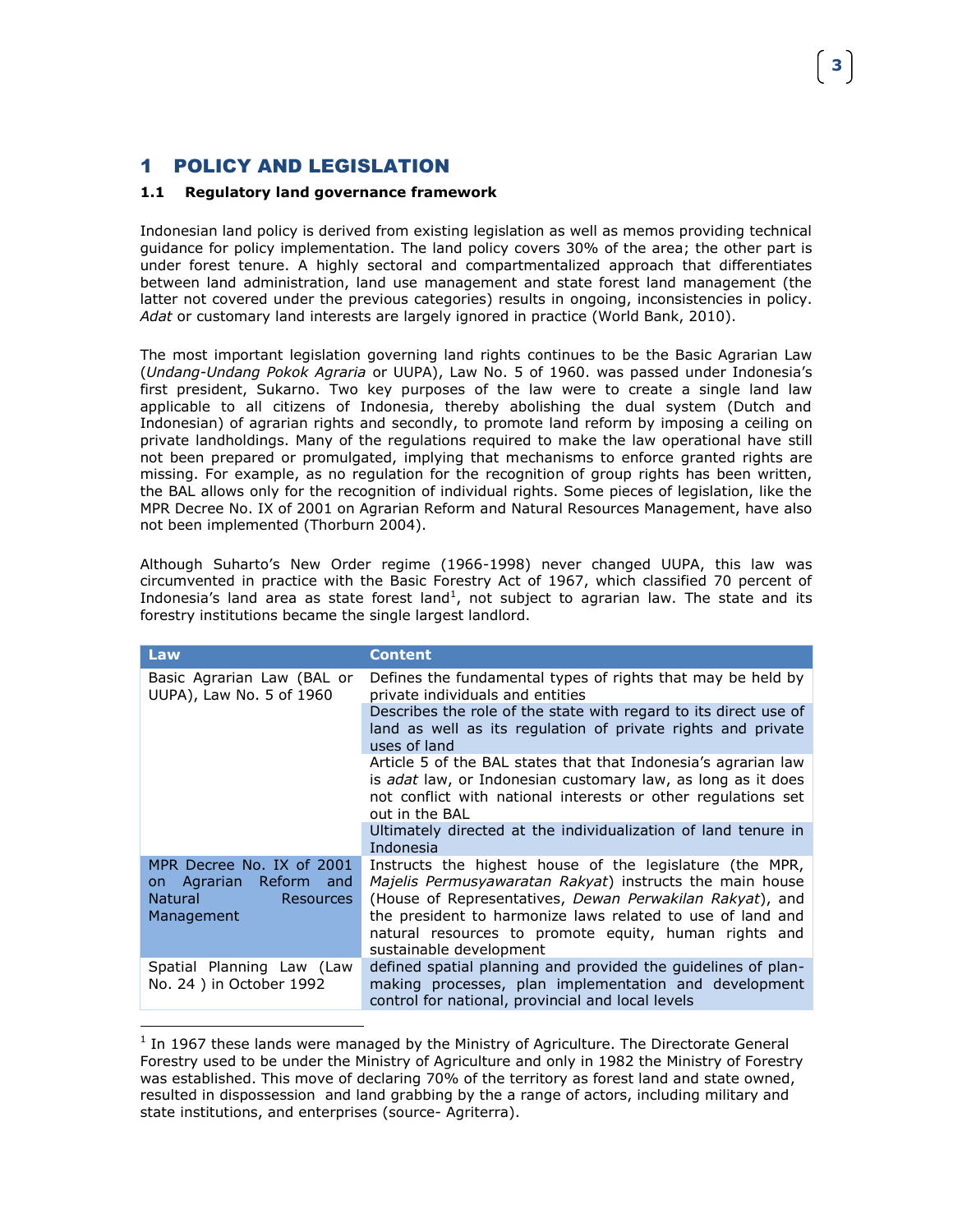|                 | Spatial Planning Law (Law Amendment of the 1992 law (see above)             |
|-----------------|-----------------------------------------------------------------------------|
| No. 26 of 2007) | Links with the decentralization laws and stipulates explicitly              |
|                 | the authority of provincial governments ( <i>pemerintah</i>                 |
|                 | <i>propinsi</i> ) and of district governments ( <i>pemerintah kabupaten</i> |
|                 | and pemerintah kota) in spatial planning                                    |
|                 | Also takes covers rapid urbanization occurring in Indonesia,                |
|                 | particularly in the Greater Jakarta Area.                                   |

(Mitchell et al. 2004; Fitzpatrick 1997; Lindsey 1998; Rukama 2008)

#### <span id="page-3-0"></span>**1.2 Land tenure forms**

| <b>Tenure forms</b>                                                               | <b>Description</b>                                                                                                                                                                                                                                                                                                |
|-----------------------------------------------------------------------------------|-------------------------------------------------------------------------------------------------------------------------------------------------------------------------------------------------------------------------------------------------------------------------------------------------------------------|
| Hak milik                                                                         | right of ownership; Unlimited in time and capable of being<br>transferred and mortgaged                                                                                                                                                                                                                           |
| Hak pakai                                                                         | Rights of use and usufruct; rights that are not permanent                                                                                                                                                                                                                                                         |
| Hak guna usaha                                                                    | agricultural commercial lease                                                                                                                                                                                                                                                                                     |
| Hak guna bangunan                                                                 | rights to construct and use building                                                                                                                                                                                                                                                                              |
| Domein                                                                            | Basic element of land law going back to the Dutch colonial<br>period that determines conditions for registration of<br>unregistered rights based on individual adat claims                                                                                                                                        |
| hak ulayat                                                                        | communal tenure. Exists on land administered by the<br>National Land Agency (Badan Pertanahan. Nasional - BPN)<br>and on forest land administered by the Ministry of Forestry,<br>and other sectoral agencies (including mines and energy).<br>These agencies may issue concessions or permits over such<br>land. |
| 'village forest' (hutan desa)<br>or a "customary forest'<br>(hutan adat) licence. | (forest law) exclusive licences which give the community the<br>right to manage the forest. The licences are time-limited (20<br>years, extendable), forest remains under government<br>control, but it gives the community management rights for<br>the period of the licence                                    |
| Leasing or licensing                                                              | Mostly applied to state forest and regulated by Forestry Law<br>No 41/1999                                                                                                                                                                                                                                        |

*(ROI 1960; Mitchell et al. 2004, Lindsey 1998; Fitzpatrick 1997, Roth 2006, Contreras-Hermosillo and Fay 2005).*

The BAL recognizes private ownership and vests control of all unregistered land in the state, which holds in essence title to all land in Indonesia. The scope of the BAL is limited to approximately 30% of the country's land area, which is not classified as forest land.

Customary land: Customary land law is known as *adat,* whic*h* governs Indonesia's traditional communal land tenure system. It is essentially a communal approach to regulating land rights and varies widely across the large archipelago. Legal pluralism is the norm in rural areas, i.e. the coexistence of the national state law with customary laws (*adat*).

Article 5 of the BAL states that Indonesia's agrarian law is *adat* law, but also considers these customary laws incompatible with economic development. *Adat* is expected to gradually adapt to national law or replaced by it. Adat land can only be registered and certified, after having been rendered into one of seven private law land rights recognized in Article 16 of the BAL (Bakker 2008). Also, there is recognition for community right and customary right in Law No 5/1967 article 17 as by Law No 41/1999 article 34 (forest management with special objective for community, education, research, social, and religion) and article 37 (adat forest)<sup>2</sup>.

 $\overline{a}$ 

<sup>&</sup>lt;sup>2</sup> Pers. Com. Ari Susanti (Utrecht University 2011).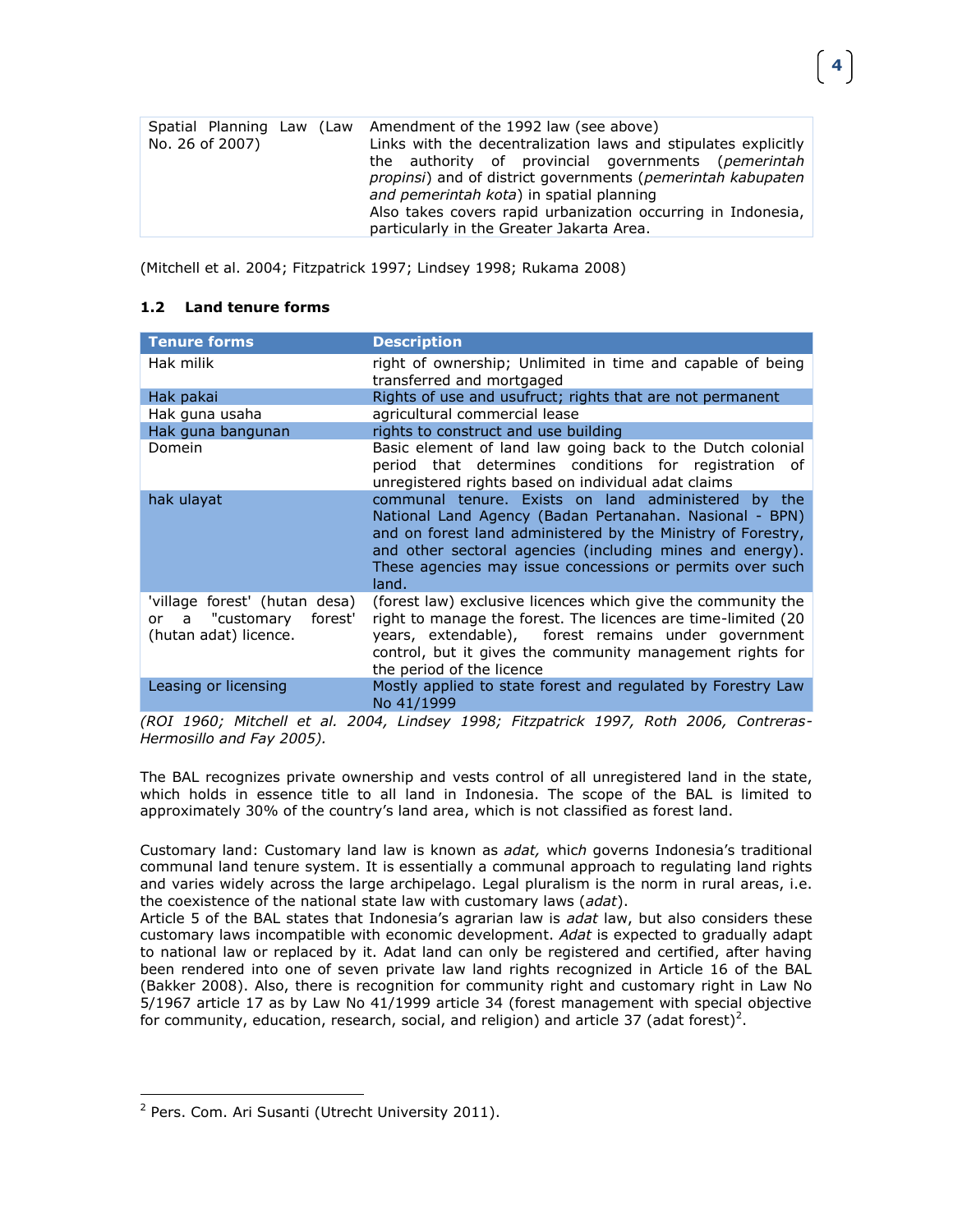Communal tenure: The Indonesian state has for several decades been hostile to the continued existence of communal tenure or *hak ulayat;* a legal term connoting communal rights of an (ethnic) community to land based on that community's *adat*.

State land: All land designated as state forest is state land and it is controlled by central government (c.q. Ministry of forestry). The information about this land is available at the ministry of forestry (http://www.dephut.qo.id/). There are also forestry agency offices at provincial and district levels, which used to report to the Ministry of Forestry, but since the decentralization they have different arrangement of coordination, responsibility, and authority. District and municipal governments as well as other government services may lack data on the amount of state land placed under their control. The way in which the state currently plans land use or manages state does not prevent either large-scale underutilization of valuable land or speculative accumulation in non-productive land holdings (World Bank, 2010).

#### <span id="page-4-0"></span>**1.3 Institutional land governance framework**

Land administration is about determining the status of land, allocating, registering and regulating all land classified as non-forest. This is the responsibility of the National Land Agency BPN. BPN also has offices at province and district levels. Bakosurtanal is the National Coordinating Agency for Surveying and Mapping<sup>3</sup>. The Ministry of Agriculture, and the Ministry of Forestry and Plantations also plays a role in land management. Services are fragmented as agencies have large overlaps in mandate. Coordination between sector agencies is limited. The lack of clear assignment of judicial authority and sectoral approaches to land management and administration result in inconsistent and discretional application of policy, especially as regards the administration of right to forest land. (World Bank, 2010).

The formerly centralized system was decentralized in 1999. Significant powers were devolved to the 33 provinces, districts and municipalities. Land affairs are among the responsibilities devolved to the regional government (Law No. 22 of 1999). Provincial and district governments demanded more authority in determining land policy within their respective jurisdictions (except for forest land which remains centrally managed). The role of customary authorities in village land affaire was weakened during the New Order regime (1965–1998). The decentralization laws have restored the possibility for customary authorities to take charge of village affairs (Thorburn 2004).

The exact weight of roles and functions of provincial governments are not clearly elaborated in the decentralization laws. While the revised Law on Local Government in 2004 gave local governments more autonomy to develop local laws and regulations, but which may be in contradiction with national laws, making citizens' rights even less clear (Sitomorang 2010; Bakker 2008). Currently, a highly complex mix of a hierarchal and top down system of development and spatial planning exists, with the central government retaining the authority to override locally made spatial plans for special areas, when deemed strategic and of national importance (Bakker 2008).

#### <span id="page-4-1"></span>**1.4 Gender**

 $\overline{a}$ 

Indonesia's Civil Code stipulates that men and women have equal ownership rights. Women have full rights concerning access to land. Customary frameworks have different impacts on women's land rights. Some societies favour women in terms of land inheritance (e.g.West Sumatera – a matriarchy system where Minangkabau women control land inheritance and husbands move into the households of their wives). On Java, women can own land, which may be registered in the woman's name. In other regions women are customarily not entitled to own land (Brown 2003).

<sup>&</sup>lt;sup>3</sup> see<http://www.bakosurtanal.go.id/bakosurtanal/tugas-dan-fungsi/>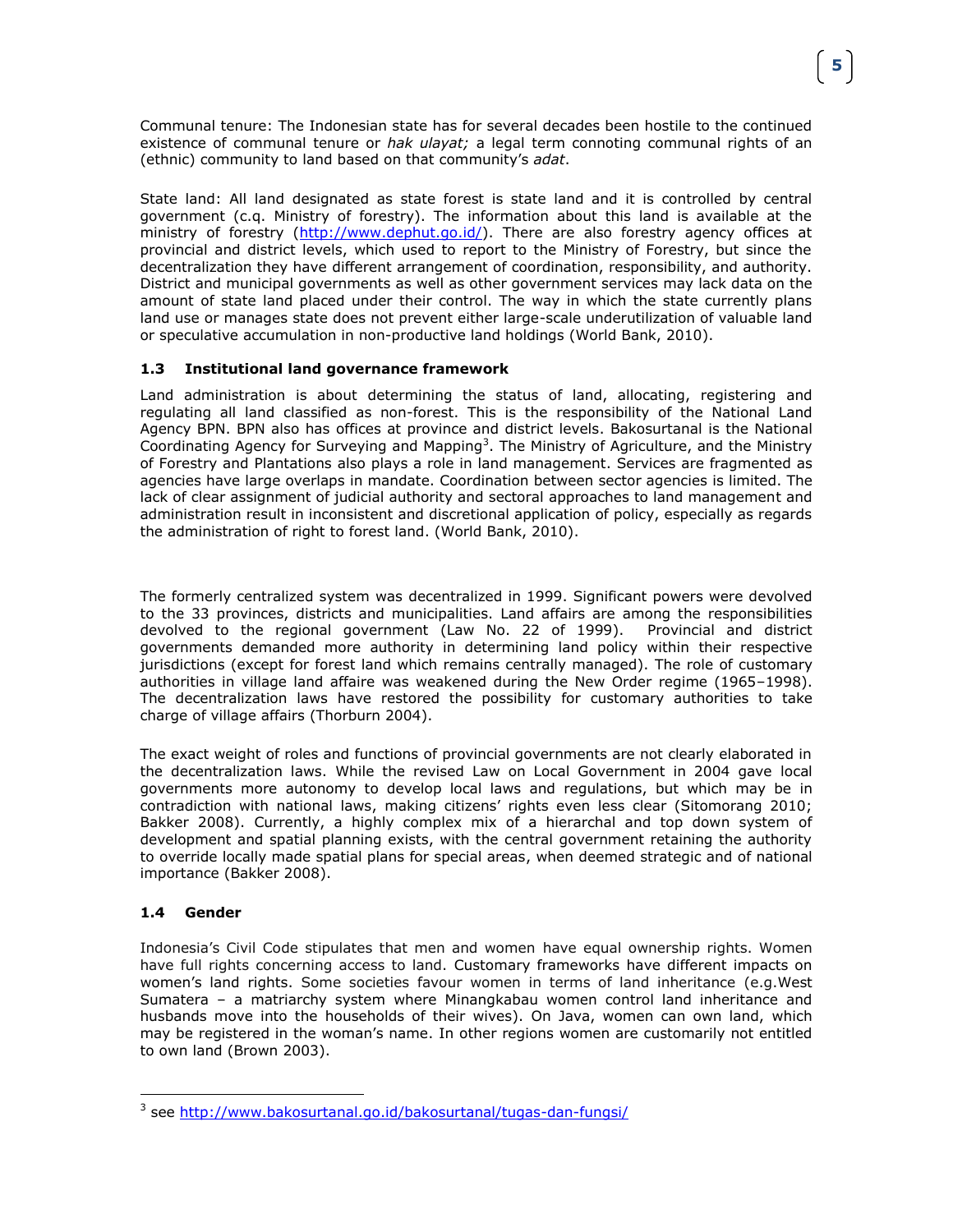Though the 1974 Marriage Law provides that property purchased during marriage shall be coowned by husband and wife, regional differences abound. Similarly the Islamic law governing inheritance in the case of Muslims and the Civil Code governs in the case of non-Muslims are affective by regional differences. In some areas polygamy greatly complicates inheritance (Brown 2003; Nielsen and Safik 2004).

While the BAL is neutral regarding gender, the amount of land registered in women's name remains limited. Improving the share of land held by women and gender awareness is not yet a key part of contemporary discussions on land administration and policies (World Bank, 2010).

#### <span id="page-5-0"></span>**1.5 Foreign direct investment**

The tenure rights described above are not available to foreigners, although some foreigners enter into contracts with Indonesians or establish Indonesian companies to hold land rights (Lindsey 1998; Fitzpatrick 1997). The exception is Bali (and recently in Lombok), where foreigners can buy lands and houses (see PP no 41/1996).

For sale or mortgaging land, government approval is not necessary. Even if the buyer is an Indonesian citizen, no approval is necessary. Most private development projects involve the Indonesian government. The government grants long-term use rights for state land to the legal entity that will develop the land (Thiesenhusen et al. 1997).

Large-scale land acquisitions are common in Indonesia and include areas of more than 1 million ha (West Papua). The conversion of forests to palm oil plantations has increased exponentially since the early 1990's. Large scale land acquisitions are happening in most of the big islands of Indonesia. Sumatera was the first, then Kalimantan, Sulawesi and recently Papua. It started with licensing for forest concessionaries, then leasing for industrial forest plantation and also oil palm plantation<sup>4</sup>.

According to the ILC Land Matrix (International land Coalition, 2012), 23 large land transactions have been made over 7,527,760 ha in the past years, mostly for agriculture purposes.

# <span id="page-5-1"></span>2 INTEGRATED WATER RESOURCE MANAGEMENT

#### <span id="page-5-2"></span>**2.1 Policy framework around Integrated Water Resource Management**

All waters in the country are controlled by the state according to article 33 of the Constitution. The use of water is regulated by the Law on Water Resources (Law No. 7 of 2004). Article 6 of the Law affirms the state's control over all water resources. The Law gives primary consideration to the use of water for daily basic needs, followed by the irrigation needs of farmers within an existing irrigation system. Licenses are not required for irrigation, but the Law prohibits the trade of water rights. Article 6 of the Law provides that traditional communal rights to use water may be recognized by regional regulations, but the law makes no mention of customary *adat* (Ma 2007).

The 2002 Indonesian Water Vision, addressing water resource problems and structural deficiencies, outlines three major considerations for reform of water resources management: sustainability of water quality and quantity; the need for achieving food security and sustainable irrigation; and improvement of institutional capacity.

 $\overline{a}$ 

<sup>4</sup> Pers. Com. Ari Susanti (Utrecht University).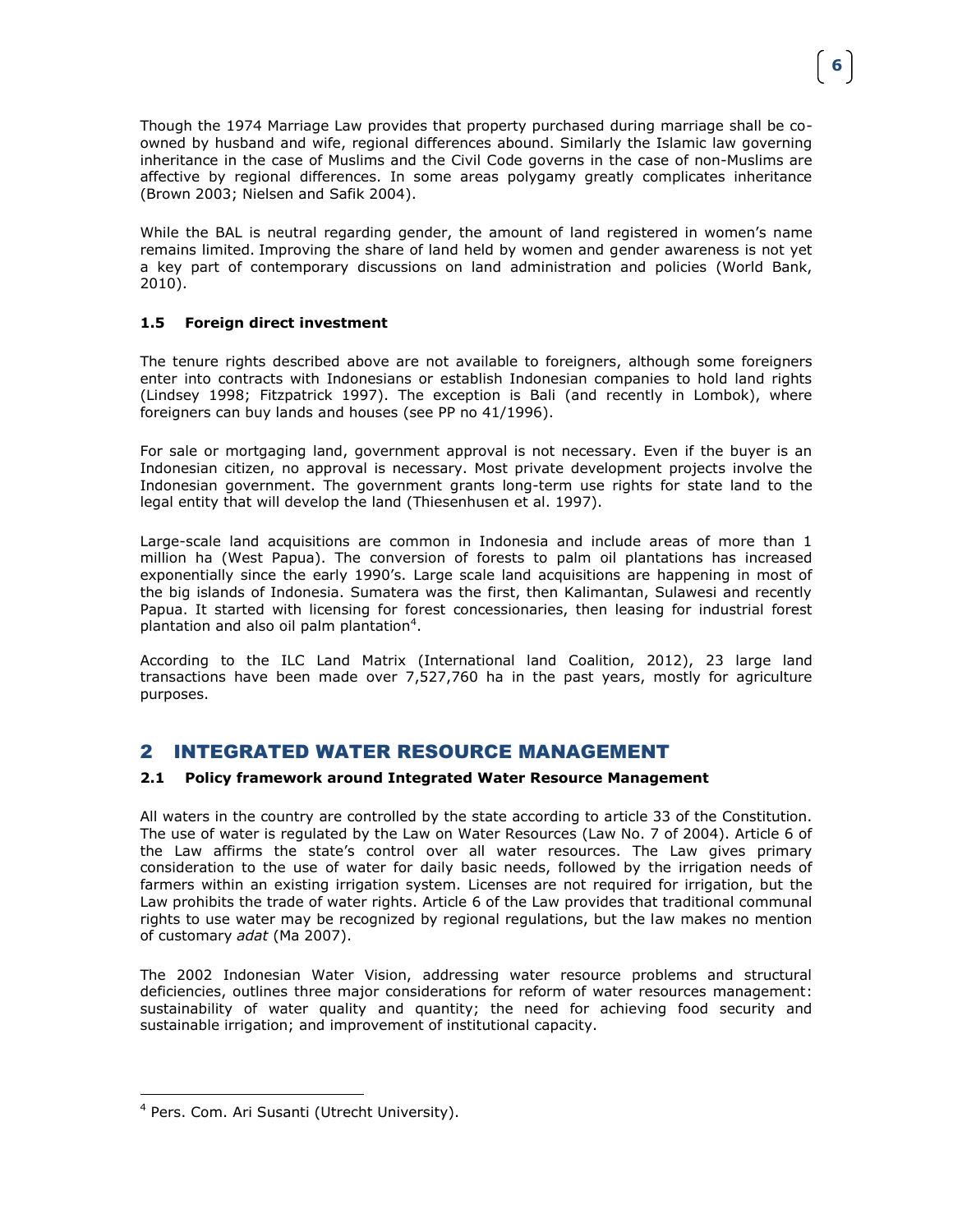The 1967 Basic Forestry Law declared all forest land the property of the state and eliminated *adat* rights for forests. Essential legislation around forests are the Forestry Law (Law No. 41 of 1999), the law on Conservation of Biodiversity and Ecosystems (Law No. 5 of 1990), on Management of the Environment" (Law No. 23 of 1997), On Spatial Use Management (Law 24 of 1992), and MPR Decree No. IX of 2001 "On Agrarian Reform and Natural Resources Management" (Rhee et. al 2004).

Indonesia has the world's third-largest area of tropical forests (after Brazil and the DRC), which cover approximately 48% of the nation and are important for watershed management. Deforestation and forest degradation is a concern. Indonesia is a major player in the international climate talks, particularly in those centering of Reduced Emissions from Deforestation and Degradation (REDD).

#### <span id="page-6-0"></span>**2.2 Institutional framework around Integrated Water Resource Management**

The Directorate General of Water Resources Development of the Ministry of Public Works managed water resources; it has four primary missions: (1) to help the nation maintain selfsufficiency in rice production; (2) to meet increasing demands for drinking water and water for industry; (3) to alleviate floods and manage rivers; and (4) to develop, conserve and manage water resources (FAO 1999). The development and management of government agencies responsible for water management at the central and regional levels are among the main challenges (Hirsch et al. 2006).

Land classified as forest land (including land without tree cover) is administered by the Ministry of Forestry. This formally designated forest land' represents almost 70% of the total land in Indonesia, although large parts are degraded and no longer carry trees. Since on such lands only temporal concessions but no tenure rights can be obtained, communities who may have been living on such land for a long time often find themselves with no legally recognized rights to such land. The difficulty of achieving formal recognition of communal property rights on forest land perpetuates tenure insecurity (World Bank 2010). Within state forests the Ministry of Forestry has consistently ruled that the interests of the state trump the interests of *adat* communities, freely granting concessions to companies to harvest trees or establish plantations of oil palm or other commercial crops. (Lindsey 1998; Contreras-Hermosilla and Fay 2005).

Provincial governments have increasingly been demanding a greater stake in managing forests within their regions. The decentralization of government authority from the central government to the district (*kabupaten*) governments also created more space for *adat* communities to assert rights to at least receive compensation for the removal of trees from their land (Contreras-Hermosillo and Fay 2005; Jakarta Post 2010b).

Recent legislation has clarified authority over forests and could enable more rational and sustainable management, with participation of stakeholders (World Bank 2006b). Several organizations (e.g. IUCN, Both ends and others) are exploring the potential of this new legislation for better securing community rights and improving management of natural resources in combination with 'village forest' *(hutan desa)* or a "customary forest' *(hutan adat)*  licences.

The village and customary forest licence allow exploitation of non-timber products, and in some cases timber, through a proper forest management planning process. The licence holder is obliged to manage the forest according to the agreed plan, and to protect the forest from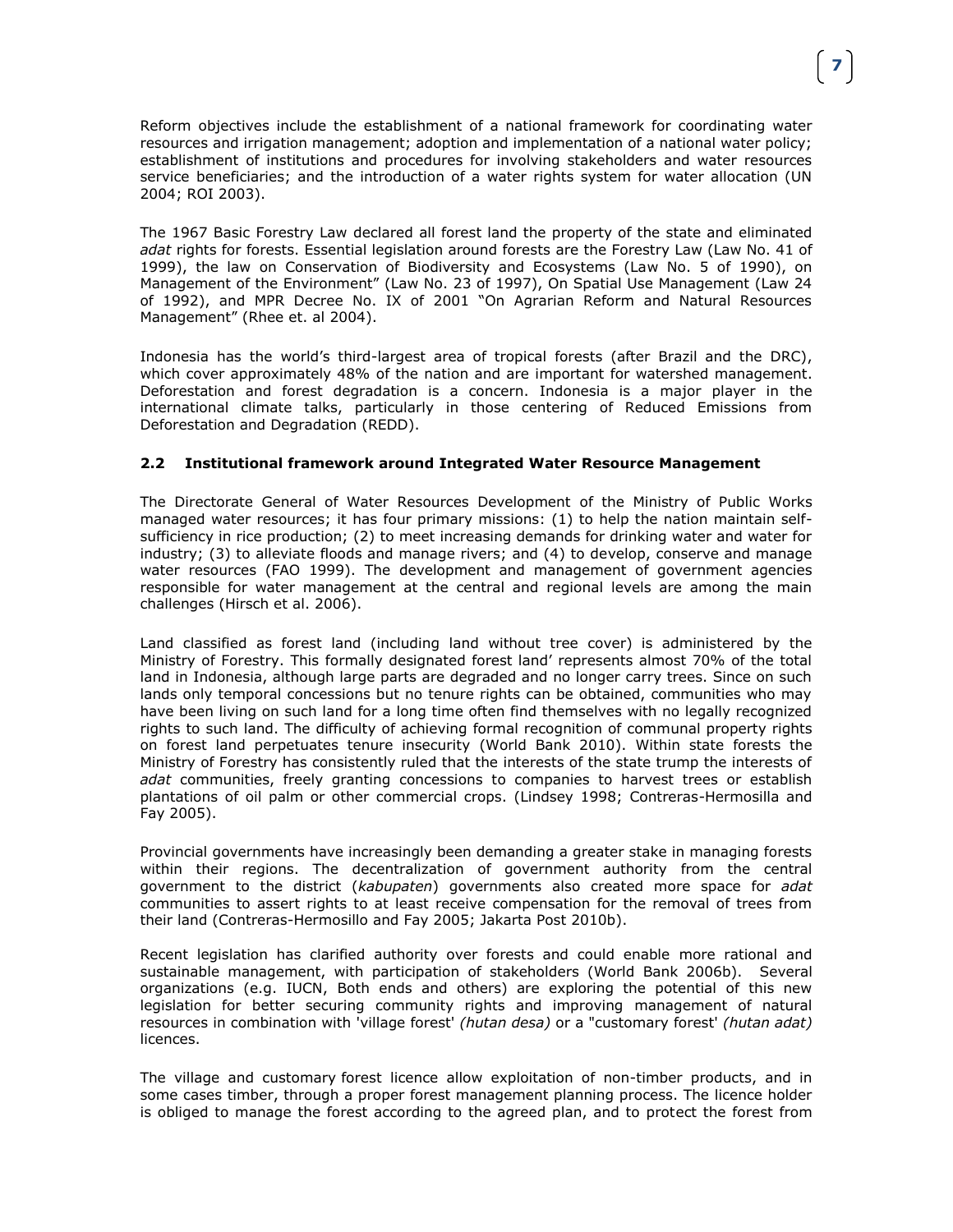outside destruction. When securing the *hutan desa* licence (a) the government can no longer give out the forest in concession to a company for logging or oil palm development; b) the community has the right to apply customary rules protecting forest and stop people coming in from outside to do illegal logging. Clarifying the roles of different authorities while integrating and supporting customary forms of land governance seems a necessary step to avert further deforestation and ensure more harmonious relations. The ongoing decentralization of central government functions could be an opportune time to work with district (kabupaten) governments on various land tenure and natural resource property issues.

### <span id="page-7-0"></span>3 REALITIES ON THE GROUND

Many Indonesians practice *hak ulayat* and other forms of *adat*; yet while this may be observed as binding within communities, it is not recognized by the state (Lindsey 1998; Bakker 2008). The **selective interpretation** of legislation and policy suiting the state needs ahead of smallholders is a major issue. Often referred to as "sectoral laws," the Laws on Forestry and the 1967 Law on Mining eliminated even the weak protections contained in the BAL as regards **land rights of customary law** (*adat*) communities living in forested areas or on lands granted by the state to mining corporations (Rhee et al. 2004)

Forest-dwelling *adat* communities and timber companies and others who want to harvest trees are often in, sometimes violent, conflicts. Factors that motivate and sustain forest-related conflicts are: direct and indirect involvement of the Indonesian formal security and military forces in timber conflict; (2) fragmentation of natural resource management authority due to rapid devolution of political power from the central government to *kabupaten* authorities; (3) *kabupatens'* abuse of their newly evolved political powers; (4) selective and inconsistent law enforcement; and (5) ambiguous land and resource tenure (ARD 2004).

The multiplicity of ill-defined rights and institutional responsibilities means that different types of rights are frequently super-imposed on top of each other, which poses challenges for their enforcement, and provides an environment that is conducive to the emergence of conflicts. In Indonesia **disputes over land** are widespread, it has been estimated that at least 1500 major land conflicts remain unsettled. Clashes between communities of farmers on one side and either the Ministry of Forestry or private plantation companies on the other are common (Thorburn 2004). The effects of future **REDD** policies, notably the securing of international funding for forests, could actually increase competition for control over Indonesia's forests.

Both formal and informal arrangements are in place in Indonesia to address land related conflicts. Four different institutions possess parallel and overlapping competences to handle land related conflicts: the civil court; the criminal court; the administrative courts; and a dispute settlement forum established by BPN to handle disputes relating to land misadministration and errors in land registration or titling. These available tools to manage and resolve land conflict appear to treat the symptoms rather than causes such as the lack of coordination among between agencies and policies As the formal dispute resolution system favors government agencies, dispute resolution mechanisms are even less effective in settling disputes with the state, particularly the Ministry of Forestry regarding forest planning and land use. The absence of a consistent or legitimate civil process means at present land **disputes tend to be resolved politically**. The legal system has not resolved such disputes and the inadequacy of the current system has prompted calls for the creation of a Land Court (Lindsey 1998; Fitzpatrick 1997).

Adressing these issues requires changes in the legal framework and at the level of institutions. Examples are changes around land rights recognition (legal recognition to possession, communal land rights; forest land ownership), and the resolving of ambiguities between customary (*adat)* and formal land laws. A reorganization of the institutional structure may reduce overlapping responsibilities. The capacity of land administration can be expanded through local land capacity building at the *kabupaten* level. Overall, service delivery should become more transparent. There is also a need to improve spatial planning (ensuring that land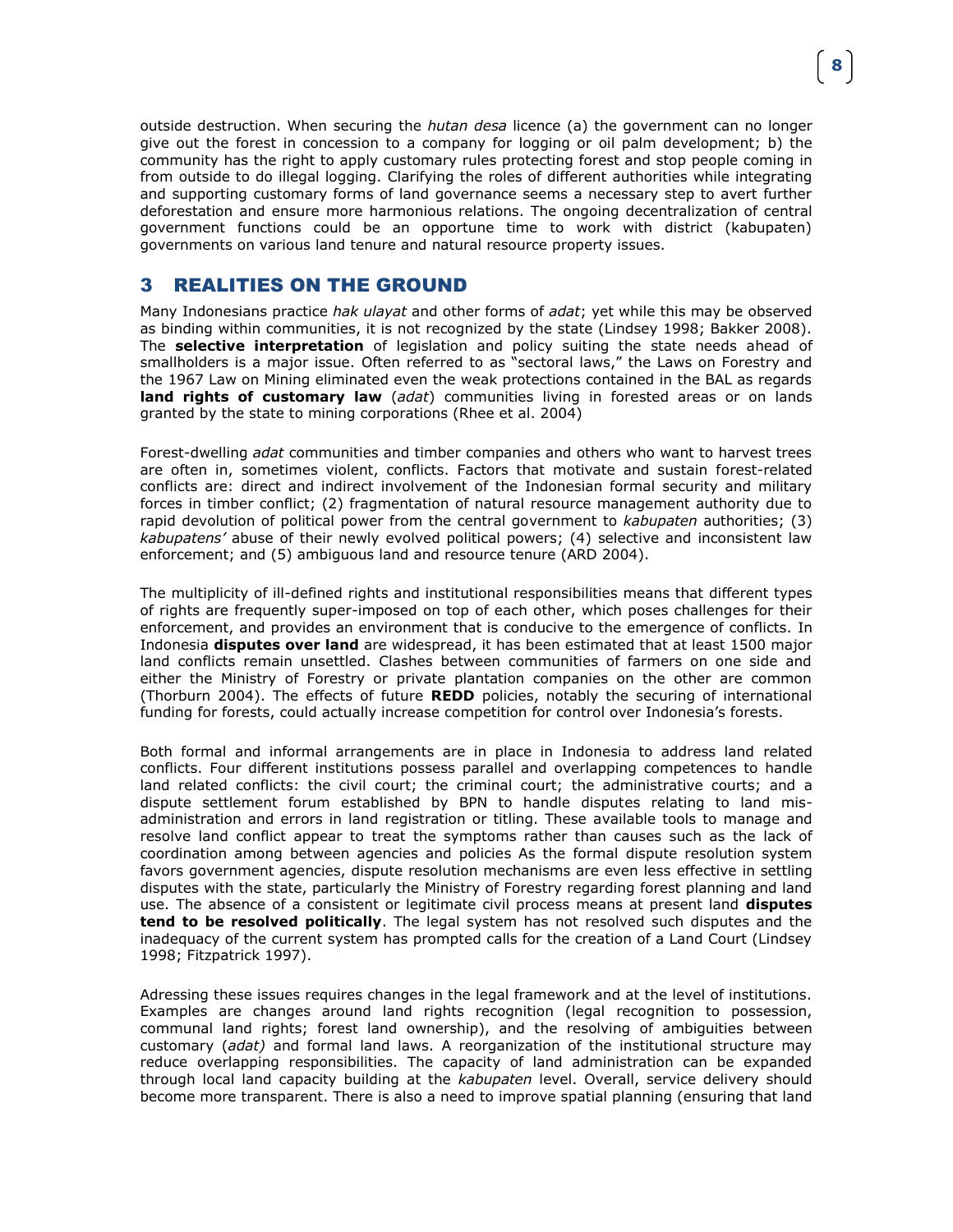use planning is more transparent, public, and conducted at local level) also at the urban level. Better planning also requires more quality of land information. Given the large number of landless people, measures are needed to expand land access for landless people, or build alternative non-land based livelihoods.

The "Land governance Assessment Framework" was applied recently in Indonesia. It concluded that Indonesia faces challenges with land management issues regarding its significant forest and natural resources, and the problems associated with legal pluralism. In this context, there are many opportunities for Indonesia to overcome obstacles that currently prevent economic actors from gaining more secure rights to land and thus for society to fully benefit from the advantages of land as a safety net and respond to incentives for sustainable management and investment.

The National Land Agency (BPN) has long resisted reforms. Some district governments may be more amenable to reforms that they see as responsive to the needs of their communities. This could also be an opportune time to engage with civil-society organizations that have an interest in agrarian, natural resource and legal aid matters, but which may not have sufficient technical capacity to design and promote specific legislative reforms (USAID, 2010).

Finally, after the fall of Suharto in 1998, agrarian reform and resistance movements started emerging of farmers and landless people demanding access to land and other resources. There was pressure to decentralize state authority, while simultaneously, occupations of land controlled by the state and to a lesser extent corporations took place all over Indonesia (estimated in 2000 at 118,830 hectares of national estate land and 48,051 hectares of private estate lands). Presidential degrees on land reform were passed in 20015 and 2003 (Keputusan Presiden) which led to the opportunity of farmers' movements to talk directly to district (kabupaten) administrations about agrarian issues. These decrees have become legal tools, which helped to legitimize the idea of land and agrarian reform but were resisted by part of government like the Ministry of Forestry) have obstructed efforts to implement the decree. There is growing attention of the government to land reform and the opinion of farmer movements6.

# <span id="page-8-0"></span>4 RESOURCES AND OTHER INFORMATION

#### <span id="page-8-1"></span>**4.1 Related country profiles**

- USAID:<http://usaidlandtenure.net/usaidltprproducts/country-profiles/indonesia/>
- <http://www.fao.org/countryprofiles/index.asp?lang=en&ISO3=IDN>
- FAO/Gender:<http://www.fao.org/gender/landrights/report/en/>
- IMF:<http://www.imf.org/external/country/IDN/index.htm>
- World Bank:<http://www.worldbank.org/en/country/indonesia>

#### <span id="page-8-2"></span>**4.2 Laws, policy and regulations search engines**

- FAO Lex (Land & NR search engine):<http://faolex.fao.org/faolex/index.htm>
- Water Lex (Water laws search engine):<http://faolex.fao.org/faolex/waterlex.htm>

#### <span id="page-8-3"></span>**4.3 Maps and databases**

- Land and soils databases/information systems: <http://www.fao.org/nr/land/databasesinformation-systems/en/>
- Water database/information systems: [http://www.fao.org/nr/water/infores\\_databases.html](http://www.fao.org/nr/water/infores_databases.html)
- Land and water maps and graphs:<http://www.fao.org/nr/solaw/maps-and-graphs/en/> [http://www.fao.org/nr/water/infores\\_maps.html](http://www.fao.org/nr/water/infores_maps.html)

 $\overline{a}$ 

<sup>&</sup>lt;sup>5</sup>The NGO-network KPA played a critical role in processes that led to the proclamation of the 2001 Presidential Decree on Agrarian Reform (Suraya Afiff et al.).

<sup>&</sup>lt;sup>6</sup> Source: agriterra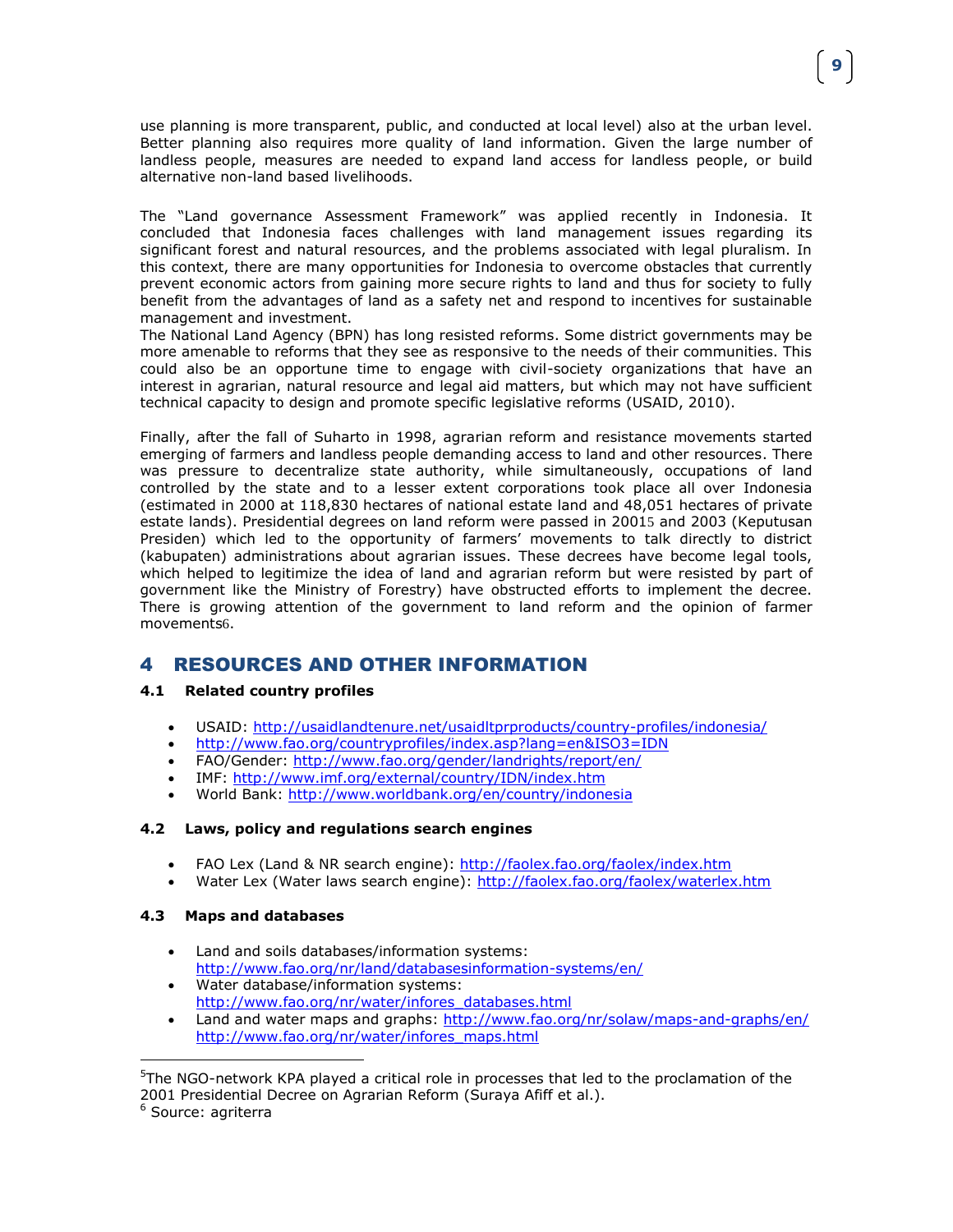#### <span id="page-9-0"></span>**4.4 Portals and other resources**

- http://landportal.info/search/apachesolr\_search/indonesia
- <http://www.landesa.org/search/?q=indonesia>

#### <span id="page-9-1"></span>**4.5 Donor support programs**

 The World Bank is supporting the BPN to develop the registration system and roll out systematic registration. The land governance assessment framework (LGAF) has been piloted in Indonesia (2010).

**10**

- The USAID Environmental Services Project; the World Bank's Water Resources and Irrigation Sector Management Program, the Asian Development Bank, the Japan Bank for International Cooperation and the Netherlands work on water resources,
- USAID, the Center for International Forestry Research (CIFOR), The European Union (on FLEGT), Australia (on REDD) and DFID support forest policy in Indonesia (World Bank 2006).

#### <span id="page-9-2"></span>**4.6 Civil society organizations working on land governance**

Members of International Land Coalition from Indonesia:

- [Jaringan Kerja Pemetaan Partisipatif](http://www.landcoalition.org/organizations/jkpp) (participatory mapping learning groups). Bogor, <http://www.jkpp.org/>
- [Indonesian Institute for Forest & Environment](http://www.landcoalition.org/organizations/rmi) Rimbauan Muda Indonesia (RMI) [rmibogor@indo.net.id](mailto:rmibogor@indo.net.id)
- [Consortium for Agrarian Reform/Konsorsium Pembaruan Agraria](http://www.landcoalition.org/organizations/kpa)  [iwan\\_selamat@yahoo.com;](mailto:iwan_selamat@yahoo.com) [kpa@kpa.or.id](mailto:kpa@kpa.or.id)
- [Sajogyo Institute,](http://www.landcoalition.org/organizations/sains)<http://www.pustaka-agraria.org/>

#### Farmer organisations

- API (Alliansi Petani Indonesia) [www.api.or.id](http://www.api.or.id/)
- SPI: national farmers organisation
- STN: National Peasants Union.
- Agra: Agrarian Reform Movement Alliance, member of Asian Peasant Coalition. A network with focus on West-Java.

Members Landwatch Asia

- [BINA DESA / IndHRRA](http://www.binadesa.or.id/) [binadesa@indo.net.id](mailto:binadesa@indo.net.id)
- [Bina Swadaya -](http://www.binaswadaya.org/) [binaswadaya@binaswadaya.org](mailto:binaswadaya@binaswadaya.org)

#### Other CSOs

Indonesian civil society groups have provided essential services, with respect to land, active civil-society groups including JATAM-Mining Advocacy Network, Jaringan Advokasi Tambag, and KPA-Consortium for Agrarian Reform Konsorsium Pembaruan Agraria.

- [Consortium for Agrarian Reform/Konsorsium Pembaruan Agraria](http://www.landcoalition.org/organizations/kpa) KPA is an NGOnetwork focusing on advocacy on agrarian reform since 1994. KPA is also member of the international land coalition http://www.kpa.or.id/
- Warsi: working on strategic land use planning www.warsi.or.id/About us/Profile.htm
- Wahana Lingkungan Hidup Indonesia (WALHI): Email: [info@walhi.or.id](mailto:info@walhi.or.id)

#### <span id="page-9-3"></span>**4.7 References**

- Agriculture and Rural Development, Inc. 2004. *Growing conflict and unrest in Indonesian forests*. Burlington: ARD.
- Bakker, Laurens. 2008 ―Can We Get Hak Ulayat? Land and Community in Pasir and Nunukan, East Kalimantan. Center for Southeast Asia Studies, UC Berkeley. http://escholarship.org/uc/item/5pj3z2jr